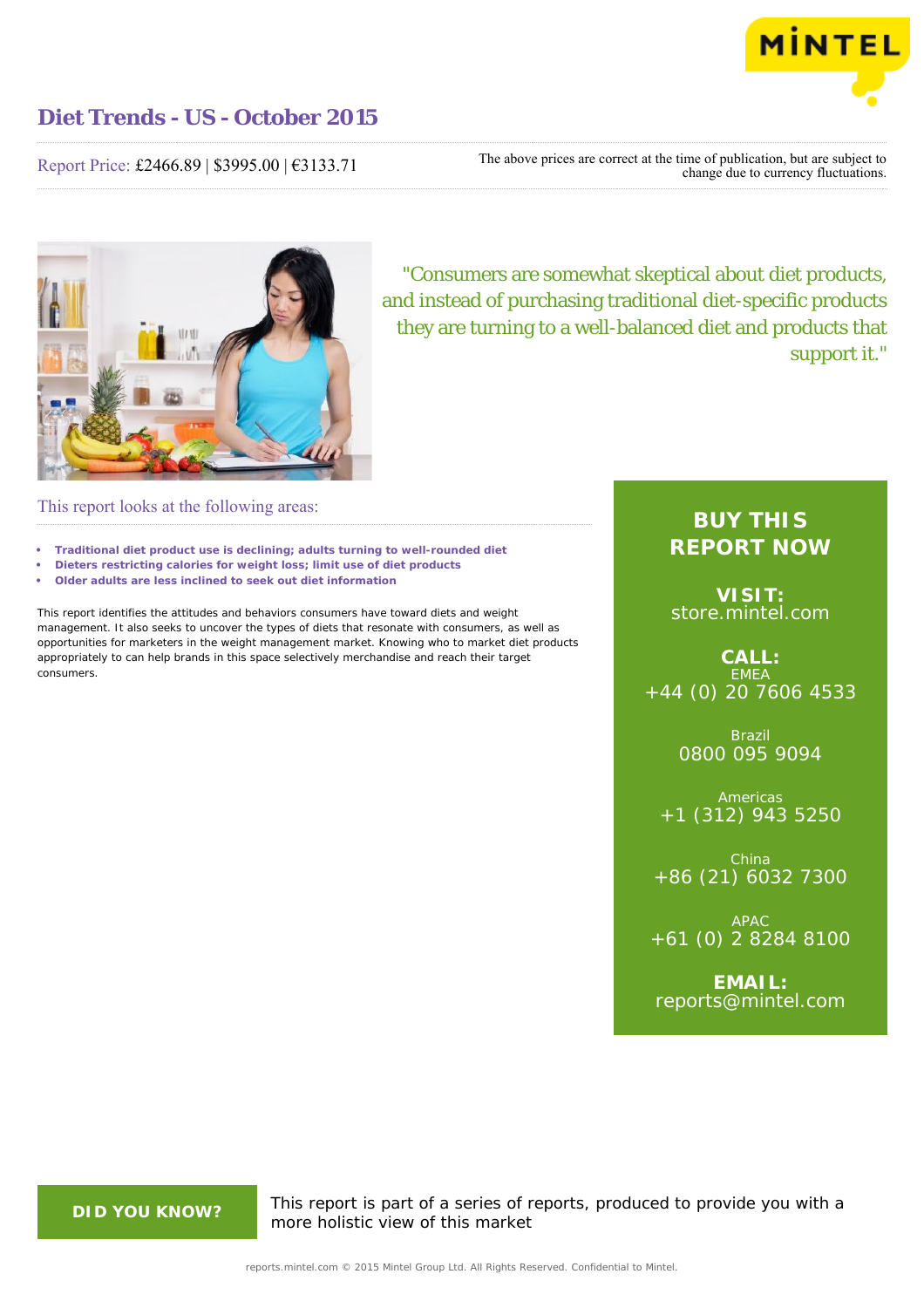

Report Price: £2466.89 | \$3995.00 | €3133.71

The above prices are correct at the time of publication, but are subject to change due to currency fluctuations.

### **Table of Contents**

| Overview                                                                                                                                                                                     |
|----------------------------------------------------------------------------------------------------------------------------------------------------------------------------------------------|
| What you need to know                                                                                                                                                                        |
| Definition                                                                                                                                                                                   |
| <b>Executive Summary</b>                                                                                                                                                                     |
| The issues                                                                                                                                                                                   |
| Traditional diet product use is declining; adults turning to well-rounded diet<br>Figure 1: Agreement that well-rounded diet is better than diet products, by current diet status, July 2015 |
| Dieters restricting calories for weight loss; limit use of diet products<br>Figure 2: Methods and tools currently used for dieting, July 2015                                                |
| Older adults are less inclined to seek out diet information<br>Figure 3: Select current sources of diet information, by age, July 2015                                                       |
| The opportunities                                                                                                                                                                            |
| Wholesome and high-protein weight management products proving successful<br>Figure 4: Claims that signify diet appropriate, July 2015                                                        |
| Consumers seek long term solution diet programs<br>Figure 5: Diet plan requirements, any rank, July 2015                                                                                     |
| Hispanic consumers are focused on dieting; have modest weight-loss goals<br>Figure 6: Current diet status, by race and Hispanic origin, July 2015                                            |
| What it means                                                                                                                                                                                |
| The Market - What You Need to Know                                                                                                                                                           |
| High obesity rates indicate need for help with weight loss                                                                                                                                   |
| Focus on wholesome nutrition has implications for diet market                                                                                                                                |
| Exercising for weight management could prevent dieting                                                                                                                                       |
| <b>Market Factors</b>                                                                                                                                                                        |
| High obesity rates indicate solid need for weight management assistance                                                                                                                      |
| Most adults believe it's better to eat well than use diet products<br>Figure 7: Agreement that well-rounded diet is better than diet products, current diet status, July 2015                |
| Exercise is highly regarded as a means to a healthy weight<br>Figure 8: Agreement that exercise is more important than dieting, current diet status, July 2015                               |
| Key Players – What You Need to Know                                                                                                                                                          |
| Nutritional brands succeed with high-protein and wholesome offerings                                                                                                                         |
| Traditional diet products continue to struggle                                                                                                                                               |
| Weight-control products target ailments and customized convenience                                                                                                                           |
| The future of concert technicians will meeting to and mulde wicefalst lead                                                                                                                   |

The future of smart technology will motivate and guide weight loss

**What's Working?**

# BUY THIS REPORT NOW

**VISIT:** [store.mintel.com](http://reports.mintel.com//display/store/716830/) **CALL:** EMEA +44 (0) 20 7606 4533 Brazil 0800 095 9094 Americas +1 (312) 943 5250 China +86 (21) 6032 7300 APAC +61 (0) 2 8284 8100 **EMAIL:** [reports@mintel.com](mailto:reports@mintel.com)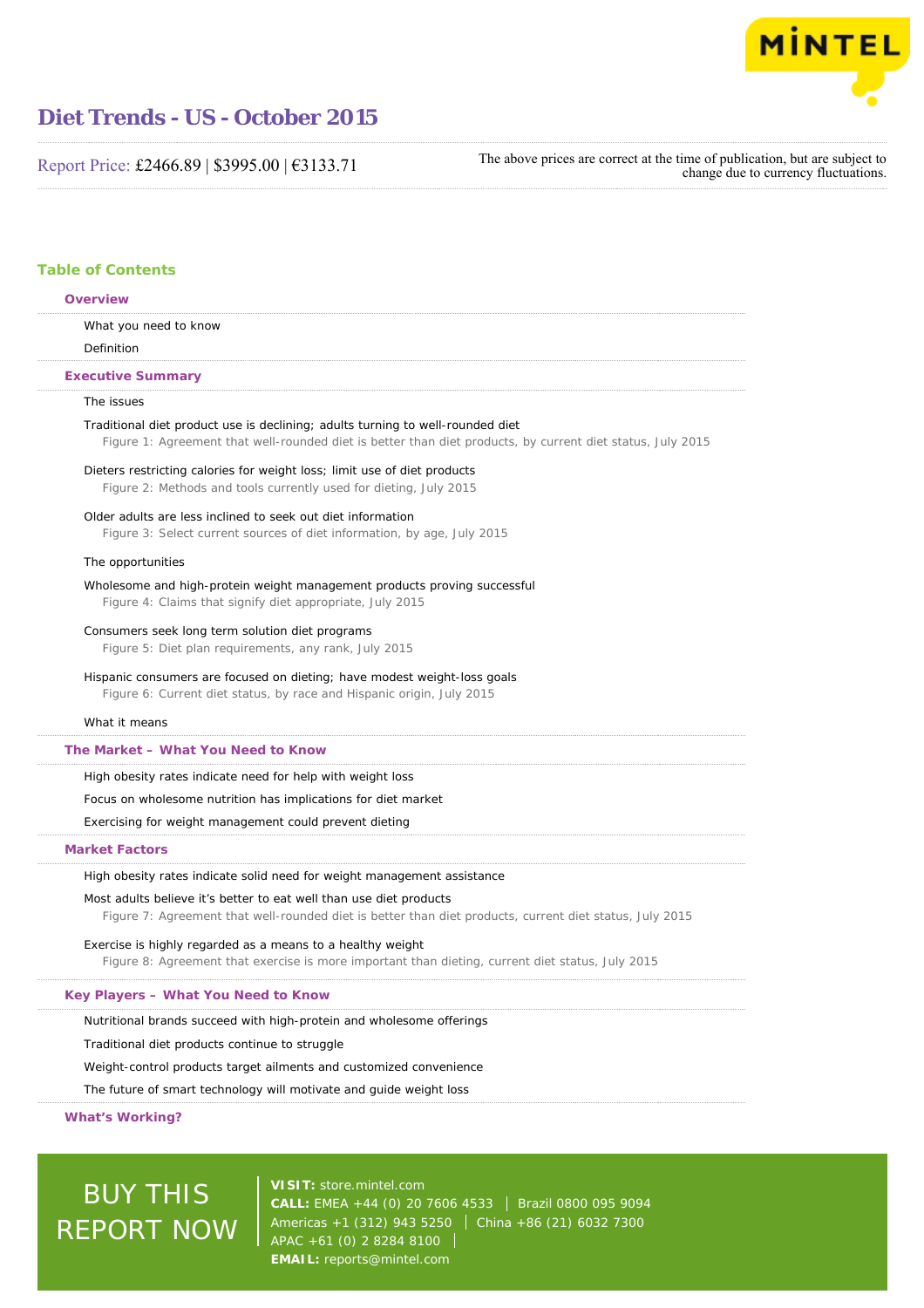

### Report Price: £2466.89 | \$3995.00 | €3133.71

REPORT NOW

The above prices are correct at the time of publication, but are subject to change due to currency fluctuations.

Supplement beverages focused on high protein experience growth Figure 9: MULO sales of leading powder/liquids nutritional supplement brands, rolling 52 weeks 2014 and 2015 Figure 10: SlimFast – It's Your Thing! – :15 TV Commercial, May 8, 2015 Natural and wholesome frozen meal brands experiencing growth Figure 11: Behavior toward food and beverage ingredient claims, May 2015 Figure 12: MULO sales of select natural frozen meal brands, rolling 52 weeks 2014 and 2015 Bars experience growth, chiefly wholesome and high-protein offerings Figure 13: MULO sales of select brands of nutritional health bars, rolling 52 weeks 2014 and 2015 Weight-loss tablet sales continue to struggle Figure 14: MULO sales of weight-control tablets, by leading companies, rolling 52-weeks 2014 and 2015 Sales of "diet" frozen meals decline; emphasizing fresh to rebound Figure 15: MULO sales of select traditional frozen meal brands, rolling 52 weeks 2014 and 2015 Figure 16: Attitudes toward frozen meals, Spring 2010-15 Diet products targeting specific health ailments in addition to weight loss Club subscriptions and home delivery keep healthy foods on hand The Internet of Things will motivate and guide weight management goals About half of adults are currently dieting Current dieters have lofty weight-loss goals Adults agree eating a well-rounded diet is better than diet products Friends and family are top sources for diet information Half of adult dieters are restricting calories to manage their weight Diet plans need to build long-term habits at a good value Foods with free-from claims signify diet appropriateness About half of adults are actively managing their weight by dieting Figure 17: Current diet status, July 2015 Women are more likely than men to diet to lose weight Figure 18: Current diet status, by gender and age, July 2015 BMI influences consumers' dieting behavior Figure 19: Current diet status, by BMI, July 2015 The majority of Hispanic adults are managing their weight through diet Figure 20: Current diet status, by race and Hispanic origin, July 2015 Adults currently dieting to lose weight have lofty goals Figure 21: Body weight goals, July 2015 **What's Struggling? What's Next? The Consumer – What You Need to Know Current Dieting Status Body Weight Goals** BUY THIS **VISIT:** [store.mintel.com](http://reports.mintel.com//display/store/716830/) CALL: EMEA +44 (0) 20 7606 4533 | Brazil 0800 095 9094

Americas +1 (312) 943 5250 | China +86 (21) 6032 7300

APAC +61 (0) 2 8284 8100 **EMAIL:** [reports@mintel.com](mailto:reports@mintel.com)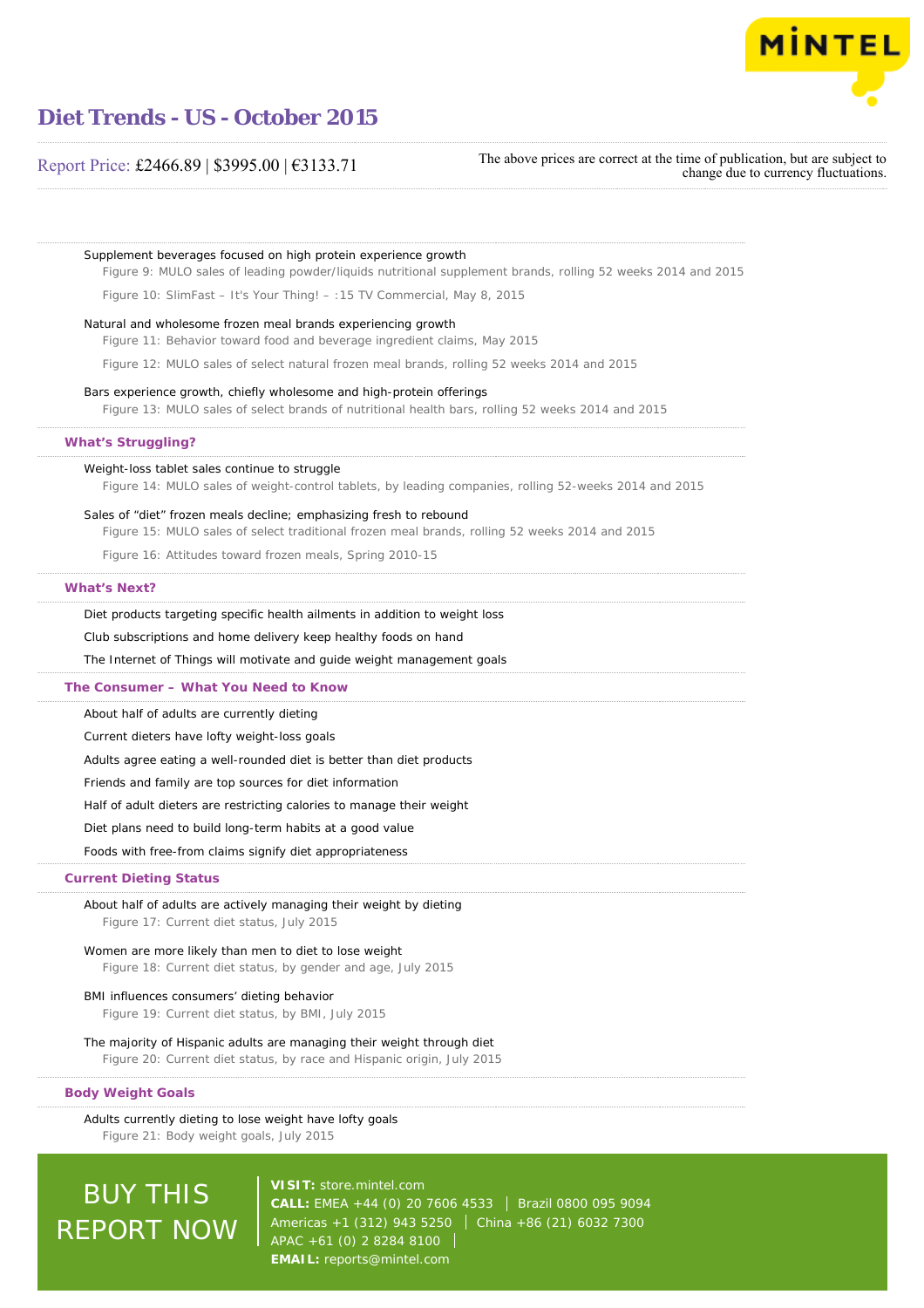

### Report Price: £2466.89 | \$3995.00 | €3133.71

The above prices are correct at the time of publication, but are subject to change due to currency fluctuations.

Weight-loss goals increase with BMI levels Figure 22: Body weight goals, by BMI, July 2015

#### Size of city adults reside in impacts their weight-loss goals

Figure 23: Body weight goals, by area, July 2015

#### Non-White adults have larger weight-loss goals

Figure 24: Body weight goals, by race and Hispanic origin, July 2015

### **Attitudes toward Dieting**

#### Adults agree eating a well-rounded diet is better than diet products

Figure 25: Attitudes toward diets, July 2015

Figure 26: Agreement it's better to eat well-rounded diet than use diet products, July 2015

#### Dieting is worth the effort to achieve ideal weight

Figure 27: Agreement achieving ideal weight is worth the dieting effort, by weight-loss goals, July 2015

#### Temptations and discipline are barriers to successful dieting

Figure 28: Agreement with dieting barriers and temptations, by gender and BMI, July 2015

#### Concerns, importance of exercise overshadow diet products

Figure 29: Agreement with dieting concerns and importance of exercise, by age and gender, July 2015

#### Time and costs are stronger barriers for Hispanic adults

Figure 30: Agreement with planning, expenses and conflicting diet information, by Hispanic origin, July 2015

#### **Sources of Diet Information**

### Friends and family are top sources for diet information

Figure 31: Sources of diet information, July 2015

Figure 32: Correspondence analysis of sources of diet information, July 2015

#### Older adults are less likely to be seeking diet information

Figure 33: Select current sources of diet information, by age, July 2015

#### Healthy weight adults seek more diet information than obese adults

Figure 34: Select current sources of diet information, by BMI, July 2015

#### Hispanic adults are currently seeking out diet information

Figure 35: Select current sources of diet information, by Hispanic origin, July 2015

#### **Diet Types and Tools Used**

#### Half of adult dieters are restricting calories to manage their weight

Figure 36: Methods and tools currently used for dieting, July 2015

#### Nutrition-based and high-protein diets are appealing

Figure 37: Usage of nutrition-based diets, meal replacement products, and high-protein diets, July 2015

Figure 38: Currently doing or interested in trying select diets or products, by age and gender, July 2015

#### Diet communities and diet pills are least appealing

Figure 39: Usage of diet communities, non-prescription diet pills, and group competition, July 2015

### Black dieters are engaging less in diet plans and tools

Figure 40: Select methods and tools currently used for dieting, by race, July 2015

# BUY THIS REPORT NOW

**VISIT:** [store.mintel.com](http://reports.mintel.com//display/store/716830/) CALL: EMEA +44 (0) 20 7606 4533 | Brazil 0800 095 9094 Americas +1 (312) 943 5250 | China +86 (21) 6032 7300 APAC +61 (0) 2 8284 8100 **EMAIL:** [reports@mintel.com](mailto:reports@mintel.com)